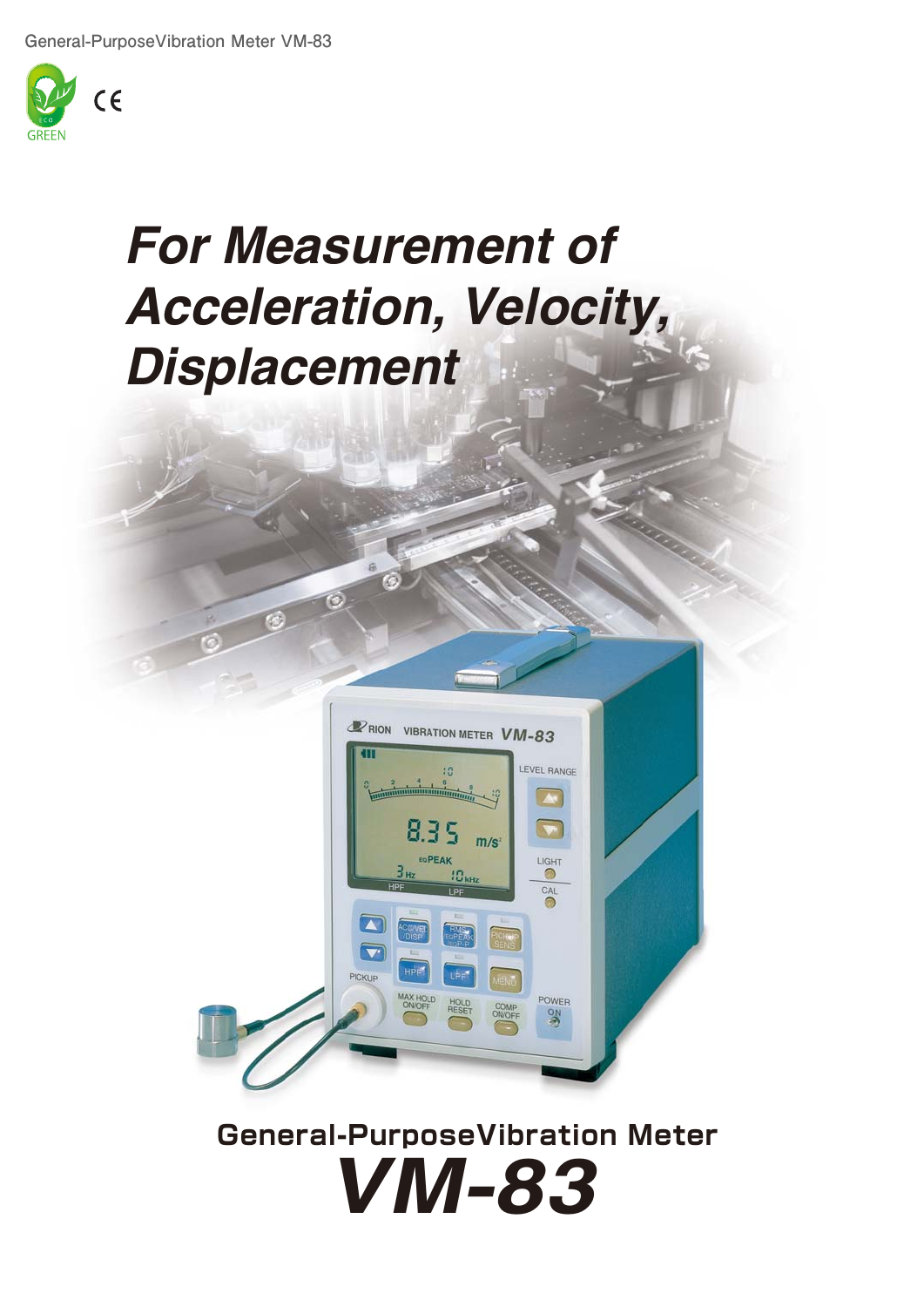# Measure and Evaluate Vibrations Detected with Piezoelectric Accelerometer



### **General-Purpose Vibration Meter**  *VM-83*

Four types of inputs and support for acceleration, velocity, and displacement measurements



#### **Features**

- Connectivity for various kinds of accelerometers enables a wide range of vibration measurements
- Comparator function with level evaluation output
- Versatile display characteristics including rms, equivalent peak, equivalent peak-to-peak, maximum value hold, and peak hold
- AC and DC output connectors
- Serial interface for enhanced connectivity
- Data printout capability via serial interface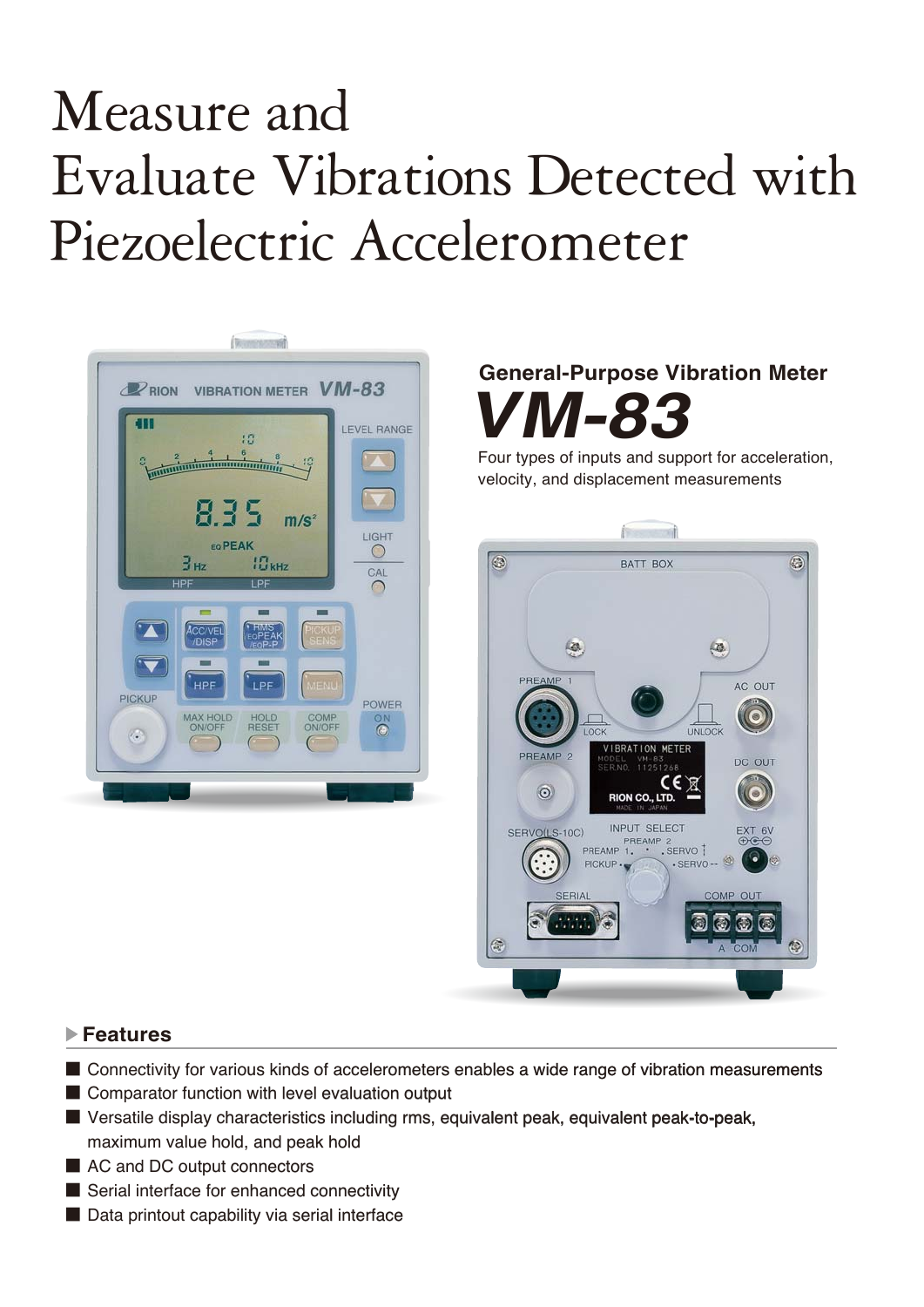#### **Application Examples**

#### **Product testing**

Vibration meter allows detection of problems related to vibration phenomena.

When vibrations above a certain threshold level continue for more than a preset time, an alarm signal is output by the built-in comparator.

This allows automatic evaluation.



#### **Equipment diagnosis**

Detect various problem conditions of manufacturing equipment, ranging from low-frequency vibrations caused by unbalance or misalignment to highfrequency problems caused by bearing vibrations.

The comparator function can be used for pass/fail evaluation based on vibration values.



### **VM-83 Connection Examples**